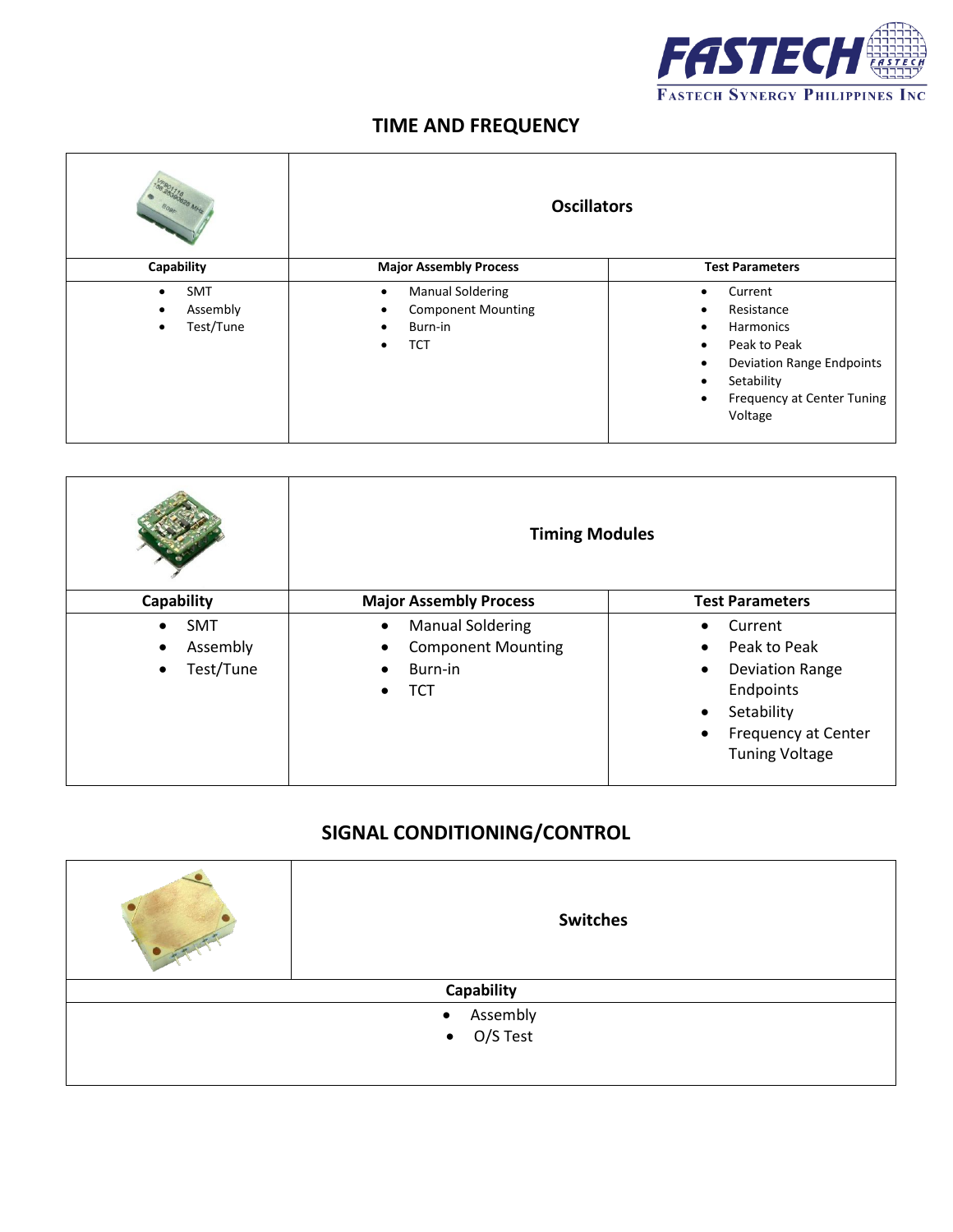

|                       | <b>Amplifiers</b>  |
|-----------------------|--------------------|
| Capability            |                    |
| Assembly<br>$\bullet$ |                    |
|                       | $\bullet$ O/S Test |
|                       |                    |

| <b>Mixers</b>            |
|--------------------------|
| Capability               |
| • Assembly<br>• O/S Test |
|                          |
|                          |
|                          |

| <b>Limiters</b>          |
|--------------------------|
| Capability               |
|                          |
| • Assembly<br>• O/S Test |
|                          |

| Synthesizers             |  |
|--------------------------|--|
| Capability               |  |
| • Assembly<br>• O/S Test |  |
|                          |  |
|                          |  |
|                          |  |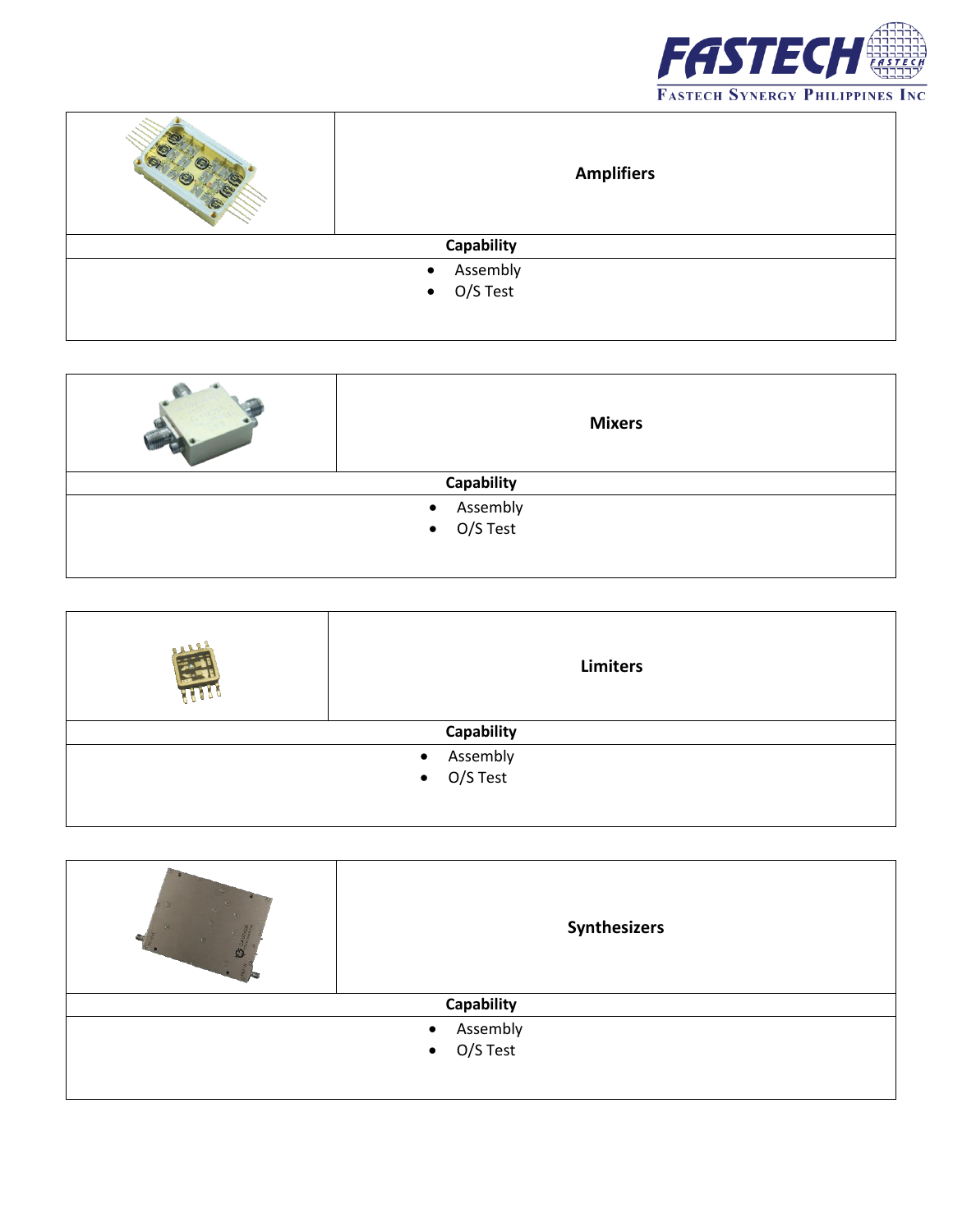

|                                                | <b>Switches</b>                                                                                |                                                                                                                                                                                                             |
|------------------------------------------------|------------------------------------------------------------------------------------------------|-------------------------------------------------------------------------------------------------------------------------------------------------------------------------------------------------------------|
| Capability                                     | <b>Major Assembly Process</b>                                                                  | <b>Test Parameters</b>                                                                                                                                                                                      |
| Assembly<br>$\bullet$<br>O/S Test<br>$\bullet$ | <b>Manual Soldering</b><br>$\bullet$<br><b>Component Mounting</b><br>Wire Bonding<br>$\bullet$ | <b>Insertion Loss</b><br>$\bullet$<br><b>Isolation Loss</b><br>٠<br>Input Band of<br>٠<br>Interest<br>Signal Level (Power<br>$\bullet$<br>Out)<br>Open/Short<br>$\bullet$<br>Voltage Breakdown<br>$\bullet$ |

|            | <b>Amplifiers</b>        |
|------------|--------------------------|
| Capability |                          |
|            | • Assembly<br>• O/S Test |
|            |                          |
|            |                          |
|            |                          |

|             | <b>Mixers</b>         |
|-------------|-----------------------|
|             | Capability            |
|             | Assembly<br>$\bullet$ |
| • Test/Tune |                       |
|             |                       |
|             |                       |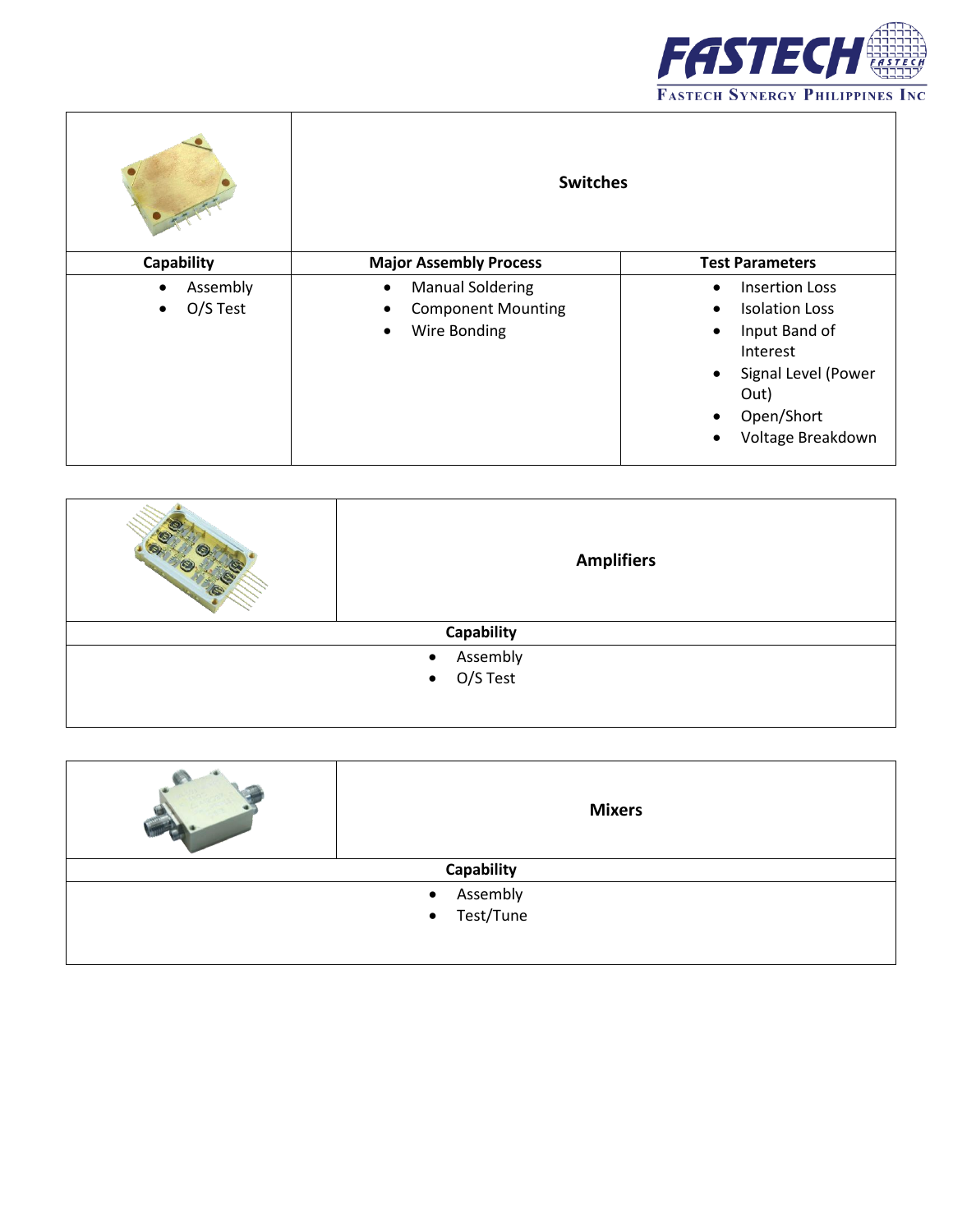

## **MODULE ASSEMBLY PACKAGES**

|                                      | <b>Surface Mount Technology</b> |
|--------------------------------------|---------------------------------|
|                                      | <b>Capability</b>               |
|                                      | Pick and Place<br>$\bullet$     |
| <b>Screen Printing</b><br>$\bullet$  |                                 |
| <b>Reflow Soldering</b><br>$\bullet$ |                                 |
| <b>Manual Soldering</b><br>$\bullet$ |                                 |
|                                      |                                 |

| Chip On Board                        |
|--------------------------------------|
| <b>Capability</b>                    |
| Wire Bonding<br>$\bullet$            |
| <b>Ribbon Bonding</b><br>$\bullet$   |
| Die Attach<br>$\bullet$              |
| <b>Manual Soldering</b><br>$\bullet$ |
| Encapsulation<br>$\bullet$           |
| Seam Welding<br>$\bullet$            |
|                                      |

## **PASSIVE**

|                                                 | Circulator/Isolator<br>Co-Axial, Drop In, Surface Amount |                               |                           |
|-------------------------------------------------|----------------------------------------------------------|-------------------------------|---------------------------|
| Capability                                      | <b>Major Assembly Process</b>                            | <b>Test Parameters</b>        | <b>Frequency</b>          |
| Assembly<br>$\bullet$<br>Test/Tune<br>$\bullet$ | Manual<br>$\bullet$<br>Soldering                         | Return<br>$\bullet$<br>Losses | $\bullet$ 20 MHz - 18 GHz |